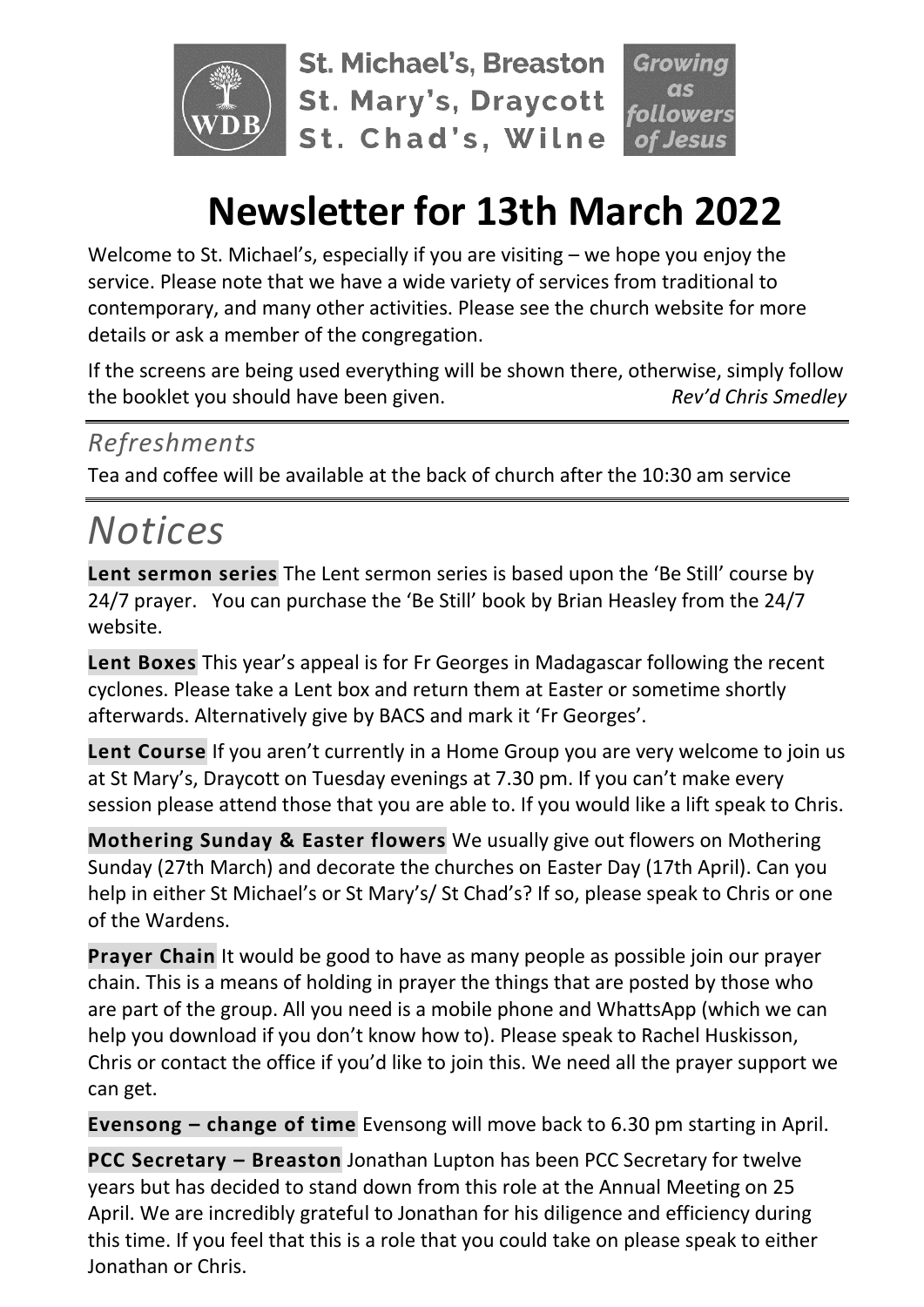**Parish Safeguarding Officer– Breaston** Claire Collishaw will be stepping down as PSO due to increased work commitments. She has done a great job getting our policies and personal details up to date. We need to appoint a new PSO. If you have experience in this area and could help, please speak to Claire or Chris

**Volunteers needed for Family Messy Church – Draycott** Steve and Jodie are looking for volunteers to help run Messy Church which will take place at Draycott Methodist Church from Thursday 12th May. This will run every second Thursday of the month. Please speak to either Chris, Jodie or Steve for further details.

**Experience Easter Help required** We are running Experience Easter in Breaston on Tuesday 5th April and in Draycott on Thursday 31st March. We are asking for volunteers at both locations to help with this amazing opportunity. The session will run for a full day. If you can help, please contact either Steve or Jodie.

**Prayer Meeting** The next prayer meeting will be in St Mary's, Draycott on Wednesday 23 March starting at 7.15 pm. We will be particularly focussing on Draycott.

**Daily Prayer:** We hold a short service of Daily Prayer on our public Facebook page from **Monday to Thursday** only starting at 9:30 am. We are currently using the 'Northumbrian Community Daily Prayer' which is available on the internet. Alternatively, you can purchase the service book. The readings we will be having are as follows:

|                  |            | On Facebook | Not on Facebook |             |            |            |
|------------------|------------|-------------|-----------------|-------------|------------|------------|
| w/c              | Mon        | Tue         | Wed             | Thu         | Fri        | Sat        |
| 13 <sub>th</sub> | Daniel 9   | Isaiah 1    | Jeremiah 18     | Jeremiah 17 | Genesis 37 | 2 Sam 7    |
| Mar              | $v4-10$    | $v10 - 20.$ | $v18-20.$       | $v$ 5-10.   | $v3-28.$   | $v$ 4-16.  |
|                  | Luke 6     | Matt 23     | Matt 20         | Luke 16     | Matt 21    | Matt 1     |
|                  | $v36 - 38$ | $v1-12$     | $v17 - 28$      | $v19$ -end  | $v33 - 46$ | $v18$ -end |

#### *All other service details are at the end of the newsletter*

**Men's Danger Club** Our next event travels back in time to the building of the canals in this area. There is a Lock Keeper's cottage in Sandiacre, built in 1779 which is maintained by local people and thanks to them the proposed demolition was prevented. It's a fascinating story about the people who lived there, how they lived and how the building has been preserved. Join us at St. Michael's Church Hall on Friday 25th March at 7:30 pm. Only £5.00 which includes a pint and a donation to the Association. Looking forward to seeing you there. Please contact me on 07887 389 779 or see me in church. *John Skinner*

**Julian Meeting** The next Julian Meeting will be on Tuesday 15th March and will begin promptly at 2.15pm. The church will be open from 2pm

**Revision of Church Electoral Roll** Notice is hereby given that the Church Electoral Roll of the above parish will be revised by the Parochial Church Council, beginning on Sunday 27th March and ending on Sunday 10th April *Jonathan Lupton*

**Sozein Trust Coffee Morning** The first coffee morning of the year will be taking place at 10am on Saturday 19th March at The Old Vicarage, Church Lane in Horsley Woodhouse, DE7 6BB. They look forward to seeing as many friends, old and new.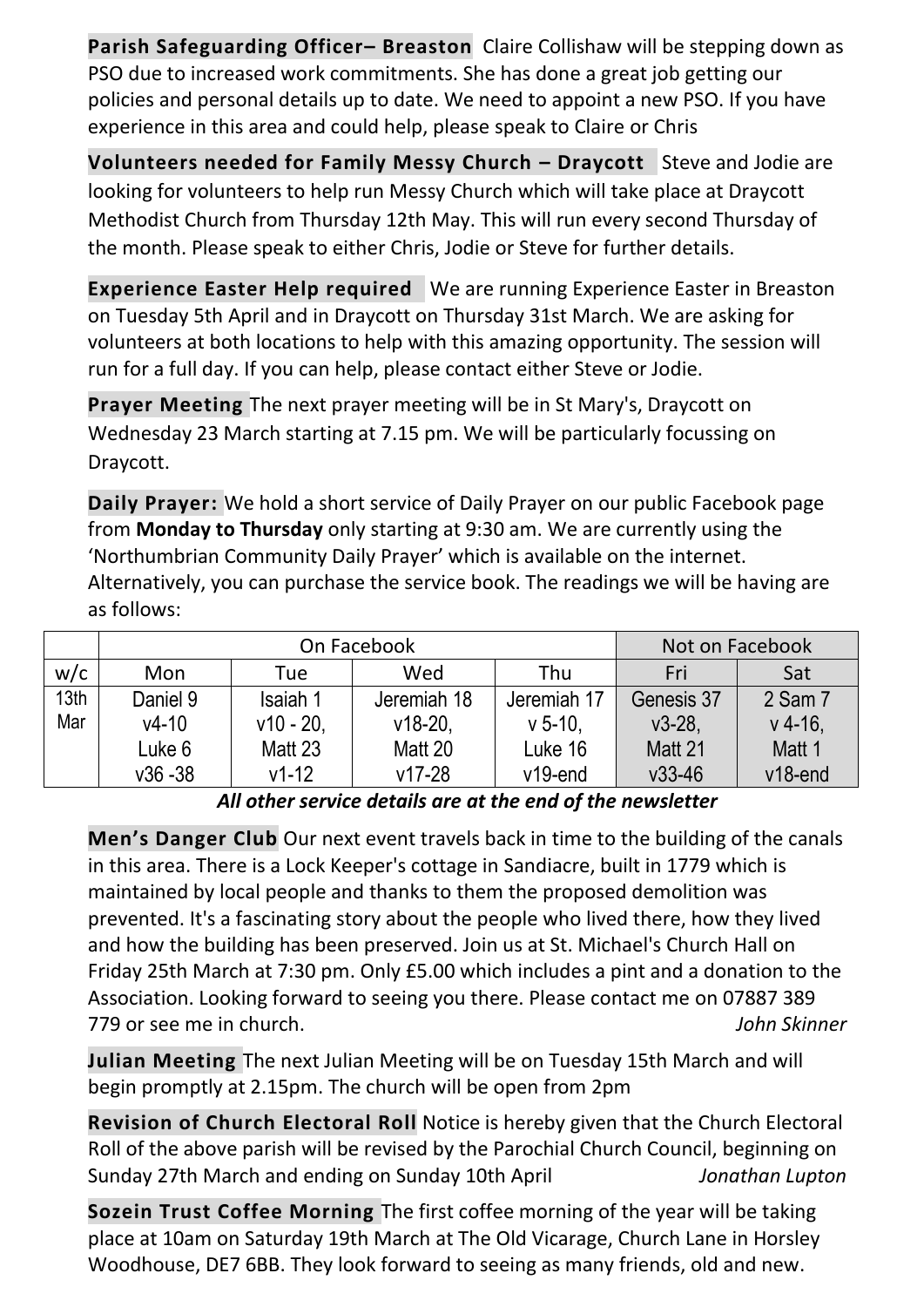**Erewash Community Sponsorship – Auction update** We would like to say a huge thank you to everyone who came to support our charity auction on Saturday night. We are delighted to confirm that we raised an incredible £3,000.00 in total.

It was a fabulous evening and we were truly blown away by the generosity of those in the room. A huge thank you to everyone who made the event possible.

**Erewash Community Sponsorship Coffee Morning** There is a coffee morning taking place on Saturday 2nd April at St. Michael's Church from 10-12pm. There will be tea/coffee & cakes, a craft stall and a used book stall. We hope you can join us!

#### **Conversations about evangelism – 14 March at 7.15 pm in St Michael's**

The purpose of this evening is to have an open conversation about how we as a church can effectively share the Christian faith with our communities. There are of course many ways of doing this, but we want to find the path(s) God is leading us to enable us to move forward together. All welcome especially those who may not feel confident in this area but have a desire to see people coming to faith.

**Getting Involved** Would you like to be involved in any of the following areas? If so, please speak to Chris or one of the Wardens.

- Welcoming
- Serving refreshments
- Arranging flowers
- Operating audio-visual equipment
- Operating sound equipment
- Leading the services
- Leading intercessions
- Reading the Scriptures
- Preaching
- Prayer ministry

### *Giving*

We are most grateful for your continued financial support in these challenging times. It really is greatly appreciated!

Please do consider giving by standing order, BACS or cheque if possible. This reduces cash handling and physical journeys to the bank which is much safer for all involved. If you feel able to give a one-off gift or to increase your giving by standing order, that would also be greatly appreciated. Thank you.

Please contact the Treasurer at [treasurer@wdbchurches.org.uk](mailto:treasurer@wdbchurches.org.uk) or the church office at [office@wdbchurches.org.uk](mailto:office@wdbchurches.org.uk) for bank details or Gift Aid forms.

If you have a smartphone, you can also give using your mobile phone by scanning this code for St. Michael's but please be aware that a service charge is deducted by the provider:  $\rightarrow \rightarrow \rightarrow \rightarrow \rightarrow \rightarrow$ 

**Donate while you shop online!** You can now donate to St. Michael's when you shop online, at no extra cost to yourself. It

works with Amazon (via Amazon Smile) and a host of other retailers via EasyFundRaising. Details are on the [church website](http://www.stmichaelsbreaston.org.uk/index.php/113-news/236-giving-online). It's

very easy to set up. **Why not make your online shopping benefit the church?** Just click the logo →→→→→→→→→



*Scan to give online*